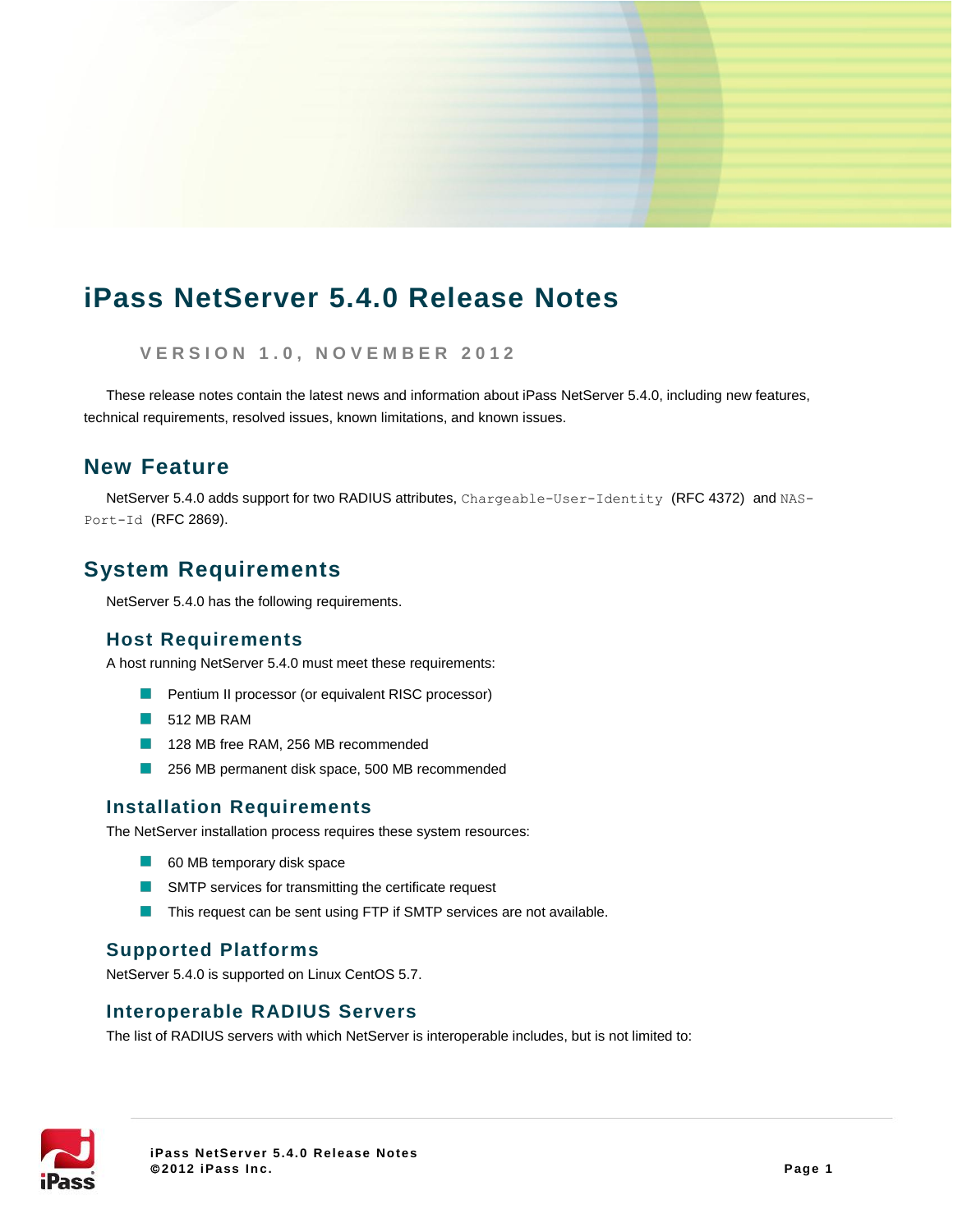- **FreeRADIUS** (recommended)
- **RADIATOR** (recommended)
- **Cistron RADIUS**
- DTC RADIUS, v2.02 and later
- **Interlink Networks Advanced Server (AAA)**
- **FUNK Steel-Belted RADIUS v3.0 and later**
- **Ascend Access Control (Extended RADIUS)**
- **Ascend RADIUS 960112, 970224**
- **Vircom RADIUS**
- **Navis RADIUS**
- Merit (Enterprise Editions only)  $\sim$

### **Additional Operational Requirements**

Additional operational requirements include:

- **RADIUS Connectivity:** Connectivity to a primary RADIUS capable of proxying authentication and accounting packets.
- **DINS:** Domain Name Server (DNS) installed and configured to work with the NetServer host.
- **Connectivity to the iPass Transaction Centers**: The TCP/IP protocol is required to support the SSLencrypted connection between the NetServer and the iPass Transaction Centers. Please refer to [help.ipass.com/doku.php?id=netserver\\_installation#firewall\\_rules](help-staging.ipass.com/doku.php?id=netserver_installation#firewall_rules) for a list of Transaction Center IP addresses.

Other processes, such as a firewall or authentication server, may be run on the platform concurrently with NetServer.

## **Resolved Issues**

No issues have been resolved in this release of NetServer.

## **Known Limitations**

iPass NetServer 5.4.0 has no known limitations.

### **Known Issues**

iPass NetServer 5.4.0 has no known issues.